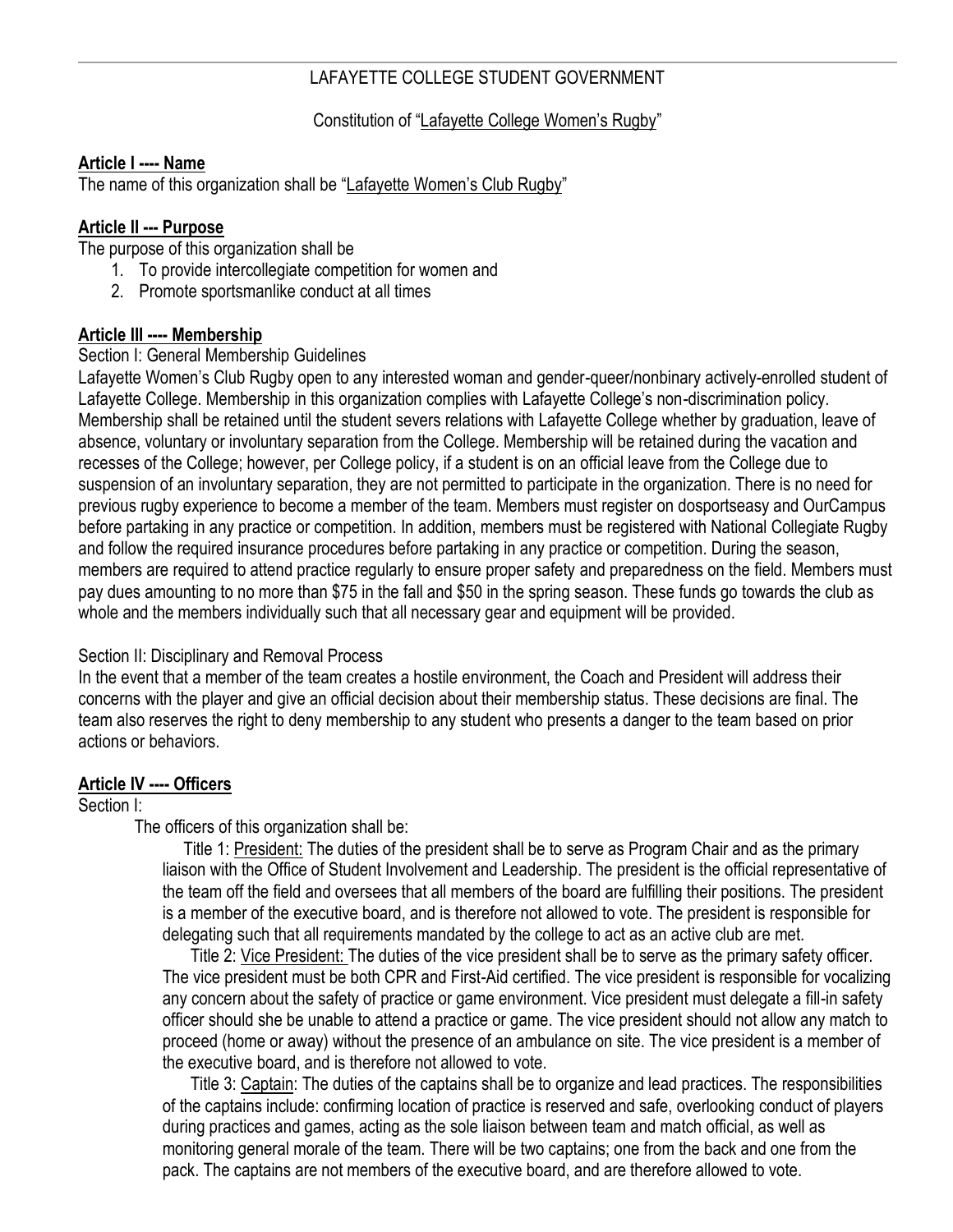Title 4: Treasurer: The duties of the treasurer(s) include managing the allocated amount of money the school has set aside for the team, registering new players with National Collegiate Rugby, collecting dues, reserving vehicles for off campus expeditions, and depositing donations and any fundraiser money. The treasurer is also responsible for submitting the annual budget request to the Student Government. The treasurer is a member of the executive board, and is therefore not allowed to vote.

Title 5: Secretary: The duties of the secretary are to work with the head coach in order to arrange the season game schedule and tournament participation. The secretary is responsible for maintaining all primary contact information for members, affiliating teams in the region, and alumni. The secretary is also the primary distributor of major information to members, other teams, and alumni. The secretary is a member of the executive board, and is therefore not allowed to vote.

Title 6: Social Media Chair: The duties of the social media chair(s) include managing the team's Instagram, Facebook, and website, and interacting with other rugby organizations on these platforms. Their duties also include creating posters advertising the team and sponsored events. The Social Media Chair will work hand-in-hand with the Secretary in alumni outreach. The social media chair must consult with the team for any non-rugby related content before posting. They may engage with any content relating to the sport of rugby or Lafayette College.

Title 7: Recruitment Chair: The duties of the recruitment chair include contacting potential recruits, scouting for new members, and organizing activities relating to the activities fair.

Title 8: Head Coach: A coach shall be hired on behalf of the team and enter into a contract agreement approved by the majority of the team's members after an evaluation. The head coach is a member of the executive board, and is therefore not allowed to vote. This contract shall be a yearly commitment starting at the beginning of the school year. Duties are as follows:

- Develop and supervise practices in-season
- Determine field positions on game days
- Guide captains on technique, training, practice design
- Organize off season training and advise athletes on athletic goals
- Emphasize to members the significance of regular attendance
	- Teach basic skills, proper form, and laws the sport of rugby
		- $\circ$  This includes being updated on any law changes

#### Section II:

Impeachment Process: If an officer is not performing the duties outlined above, the team may vote on their impeachment. If it is requested to a board member that an officer be impeached, the decision will go to a vote by the team's members. A two-thirds vote by members will result in immediate impeachment. If an officer is impeached the team will then elect a new officer. Once elected the new officer's inauguration is effective immediately.

# **Article V ---- Elections**

Officers shall be elected by a majority vote annually by the members of the group. Formal elections shall be preceded by a nomination period, in which potential candidates are nominated for a position on the ballot by any member of the team. Elections shall be held during the month of November, following the end of the fall season. The term of office for board members shall start on the first day of the Spring season. Newly-elected captains will begin their role the following fall. All active members of the roster are eligible to vote in elections. This includes graduating seniors, but does not include the coach. All active members are eligible for any board position. Captains must be a rising senior or junior.

# **Article VI ---- Meetings**

This organization shall meet twice a week in Kirby Sports Center gymnasium for indoor practice until weather permits outdoor practice (traditionally until mid-March). Outdoor practice will take place three times a week at 4:30 PM at Metzger field. Practice schedules are determined at the beginning of each semester.

Board meetings will occur as necessary after practice for the purpose of determining policy, activities, programs, and other business. Special meetings for the team may be called by the President, the Secretary, or any five members of the group. A simple majority of the group shall constitute a quorum. The President shall chair all meetings. In the President's absence, the Vice President shall chair. Notice of regular and special meetings shall be communicated to all members of